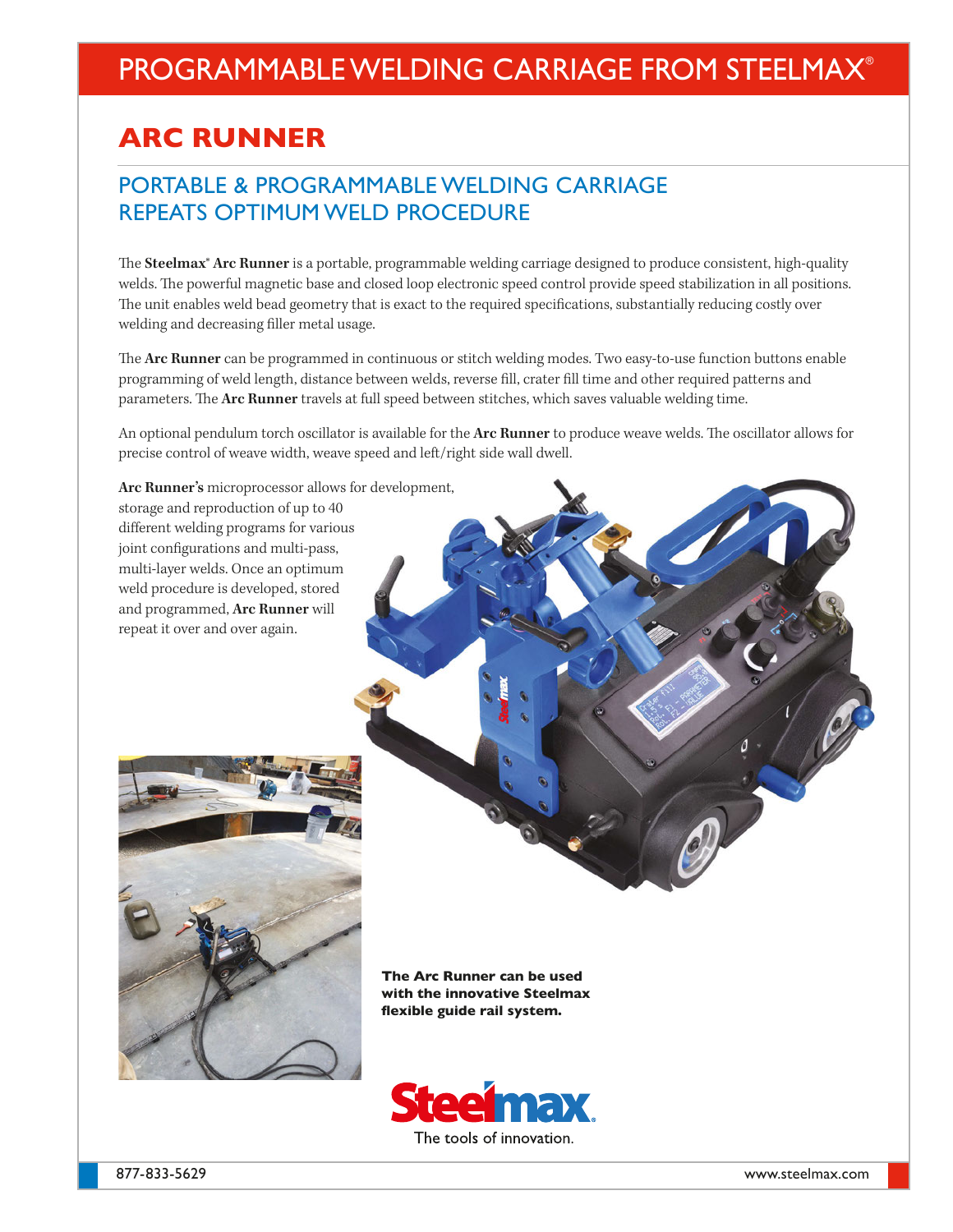# ARC RUNNER FROM STEELMAX®

#### **FEATURES**

- Compact, lightweight design with durable cast aluminum housing
- Permanent magnet clamping system with on/off lever ensures positive magnetic traction
- Maintenance free, 4-wheel planetary gear drive system
- Standard torch holder for welding torches with diameters of  $5/8" 7/8"$  (16-22 mm); optional large holder for diameters up to 1-3/8" (35 mm)
- Precise cross-slide torch adjustment
- Multifunctional LED display and 2 function buttons for welding pattern programming
- Closed-loop speed control system stabilizes travel speed to reduce weld defects and costly repair work
- Consistent heat input reduces distortion
- Automatic ARC ON/OFF system initiates welding and travel, simultaneously
- Self-guiding roller arms eliminate the need for track
- Improves work environment reduces fatigue and repetitive stress removes operator from heat and fumes
- Capable of carrying and controlling 2 torches (without oscillation)
- Up to 40 complete programs may be stored in non-volatile memory





877-833-5629 STEELMAX.COM sales@Steelmax.com Fax: 303-690-9172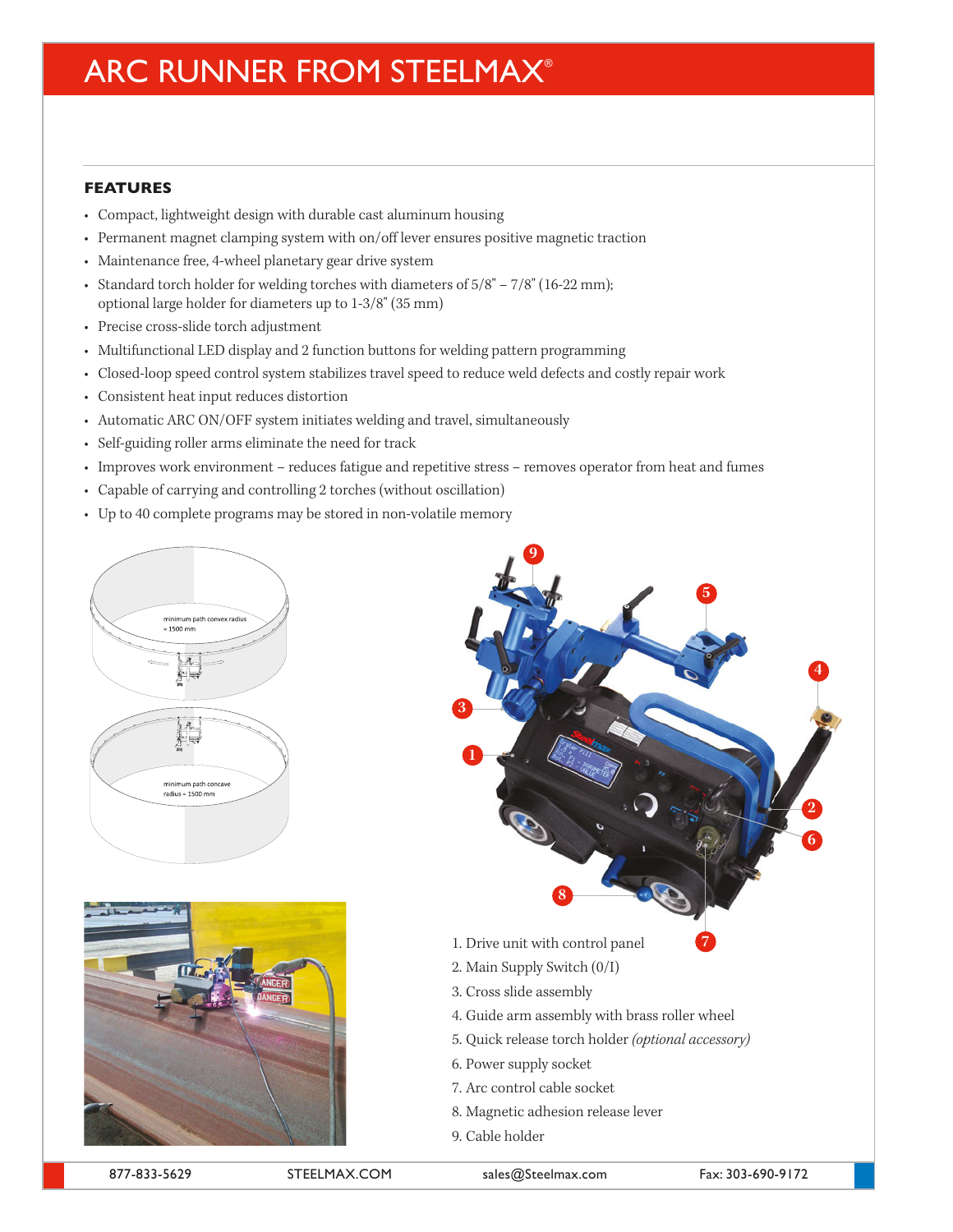#### **OPTIONAL ACCESSORIES:**

#### 1. **Oscillator**

| <b>Oscillator Technical Specifications</b> |                          |  |
|--------------------------------------------|--------------------------|--|
| Oscillation type                           | Pendulum                 |  |
| Amplitude R-150 mm                         | $0.08 - 1.2$ " (2-30 mm) |  |
| Frequency                                  | 12-115 cycles/min        |  |
| <b>Dwells</b>                              | $0 - 3$ s.               |  |
| Weight                                     | 5.5 lbs (2.5 kg)         |  |
| <b>Product Code</b>                        | SM-WC-AR-OSC             |  |

#### 2 . **Dual Torch Mount**

enables mounting of second torch for dual-sided fillet welding

Product Code: SM-PDT-0466-40-00-00-0



3. **Torch Extension Arm**  enables extended reach for torch placement Product Code: SM-PRD-0466-43-00-00-0





4. **Edge Following Guide Arms**  enables guiding off an outside edge Product Code: SM-PRW-0476-21-00-00-1



5. **Adjustable Guide Arms**  enables guiding on lap joints and templates Product Code: SM-PRW-0476-22-00-00-1



877-833-5629 www.steelmax.com 6. **Flexible Guide Rail** 72" Long for LR and AR Product Code: SM-PRW-0466-50-01-01-0



Product Code: SM-PRW-0476-55-00-00-1